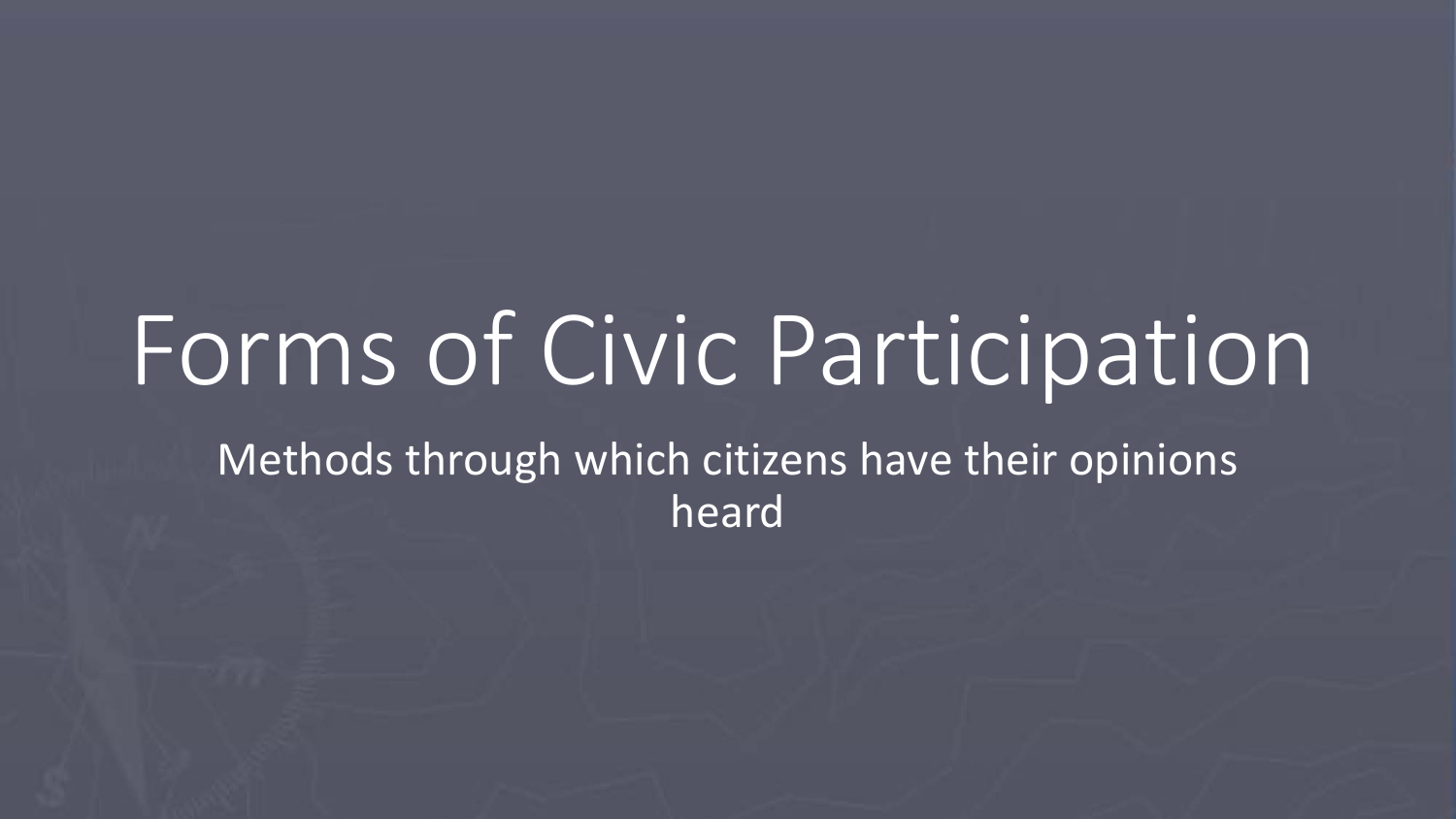### Six Big Ideas: Popular Sovereignty

- Framers of the Constitution wanted the ultimate power and authority to rest with the people
	- Through system of voting and the freedom of speech citizens have the ability to influence government

"…and that government of the people, by the people, for the people, shall not perish from the earth." - Abraham Lincoln, Nov 19, 1863 Excerpt from Gettysburg Address

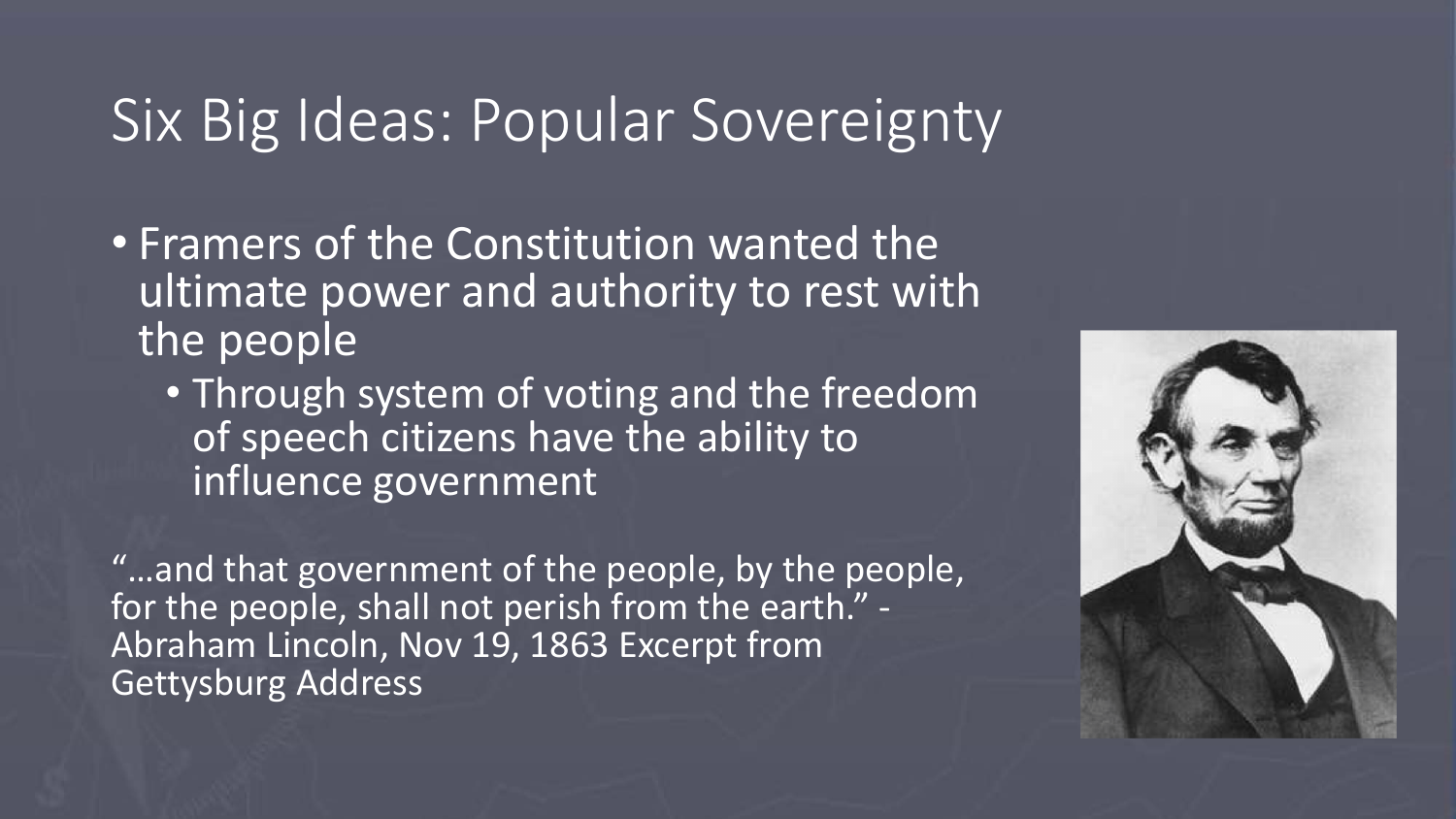### The First Amendment

• Congress shall make no law respecting an establishment of religion or prohibiting the free exercise thereof, or abridging the freedom of **speech** or of the **press**, or the right of the people **peaceably to assemble** and to **petition** the government for a redress of grievances.



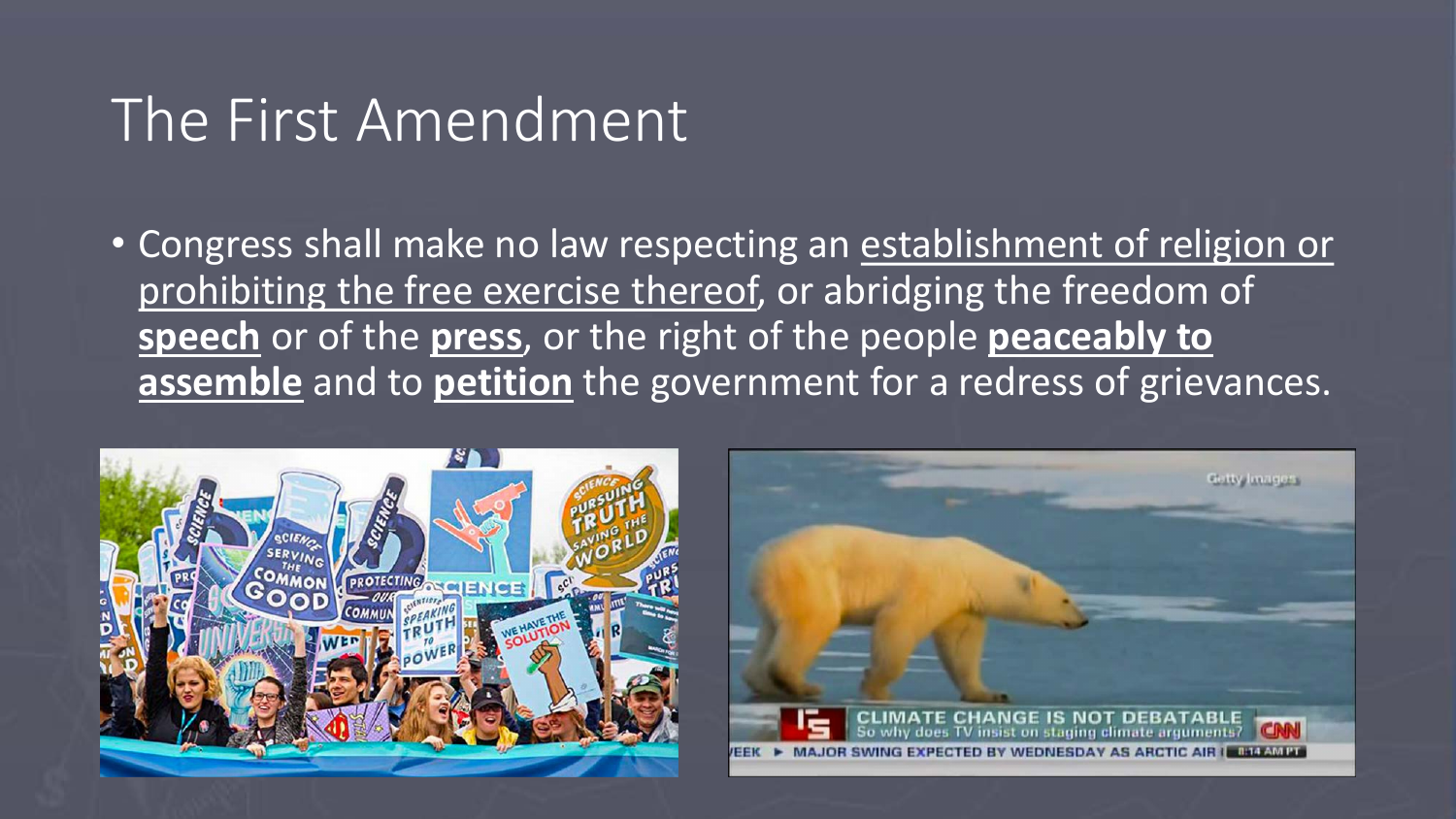# The Right to Vote

- Voting is best method to select officials that align with your own political beliefs
- Constitution originally only guaranteed right to vote for free white men
	- 15<sup>th</sup> Amendment (1870) States can not restrict the right to vote on the basis of race
	- 17<sup>th</sup> Amendment (1913) Abolished electoral college as basis for electing Senators
	- 19<sup>th</sup> Amendment (1920) States can not restrict the right to vote on the basis of gender
	- 23<sup>rd</sup> Amendment (1961) Established the right to vote for citizens of the District of Columbia
	- 24<sup>th</sup> Amendment (1964) States can not restrict someone from voting who has not paid their taxes, or impose a "poll tax" on individuals to vote
	- 26<sup>th</sup> Amendment (1971) Lowered the voting age from 21 to 18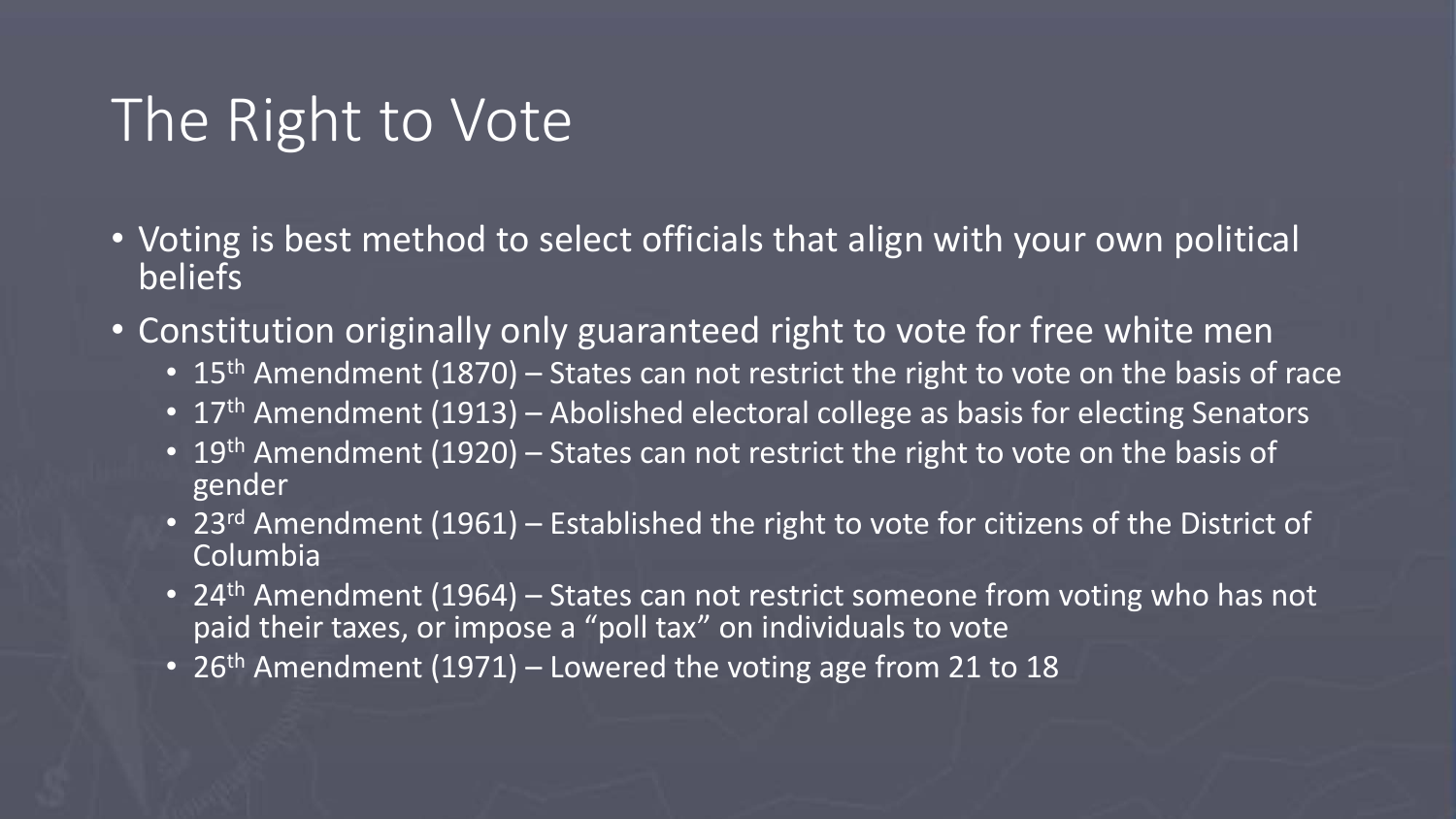### Joining Political Parties

• Political Parties are broad organizations of like-minded individuals

- Similar values and idea of role of government
- Conservatives (Republicans) favor limited federal government, and traditional values (lower taxes, less regulations, more individual freedoms)
- Liberals (Democrats) favor progressive social values, and social programs (Higher taxes, more government supports, more regulation on business)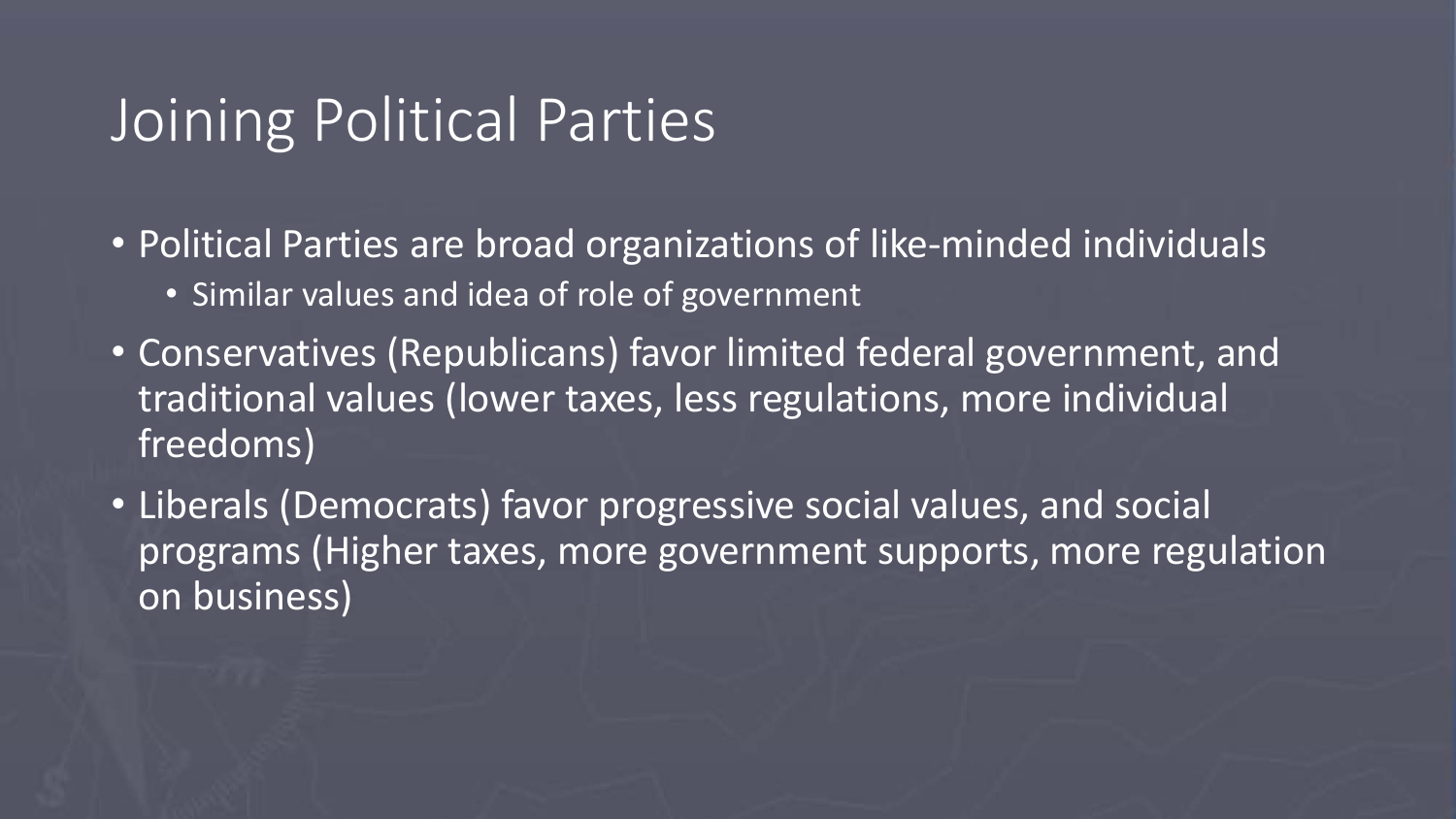# Differences in Thought

#### Democrats and Republicans tend to disagree over evidence of and main causes of climate change

% of U.S. adults who say ...



Note: Republicans and Democrats include independents and others who "lean" toward the parties. Respondents who did not give an answer are not shown. Source: Survey conducted March 27-April 9, 2018.

"Majorities See Government Efforts to Protect the Environment as Insufficient"

#### PEW RESEARCH CENTER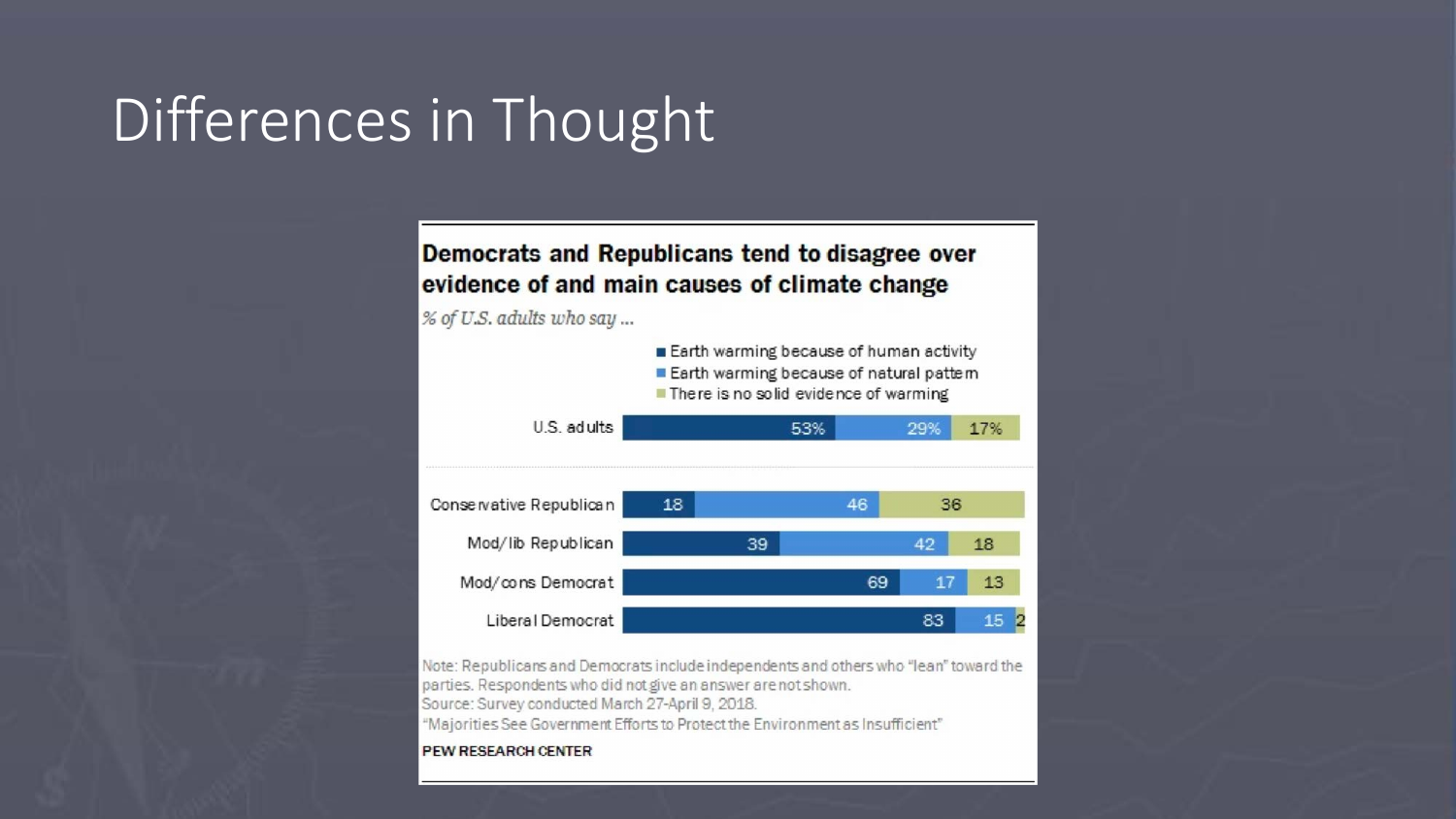# Third Parties

- Libertarian (Tends to be far right) In favor of having very few taxes, very few government regulations, letting people and businesses decide what is best for themselves
- Green Party (Tends to be far left) Emphasizes environmentalism and social justice over needs of businesses. Pushes for equal rights for individuals and non-violence.
- American Socialist Party (Tends to be far left) Favors bigger government with higher taxes, in return government provides more social services such as healthcare, education, employment assistance
- Tea Party (Tends to be far left) Similar to libertarian, but more focus on fiscal responsibility and lowering national debt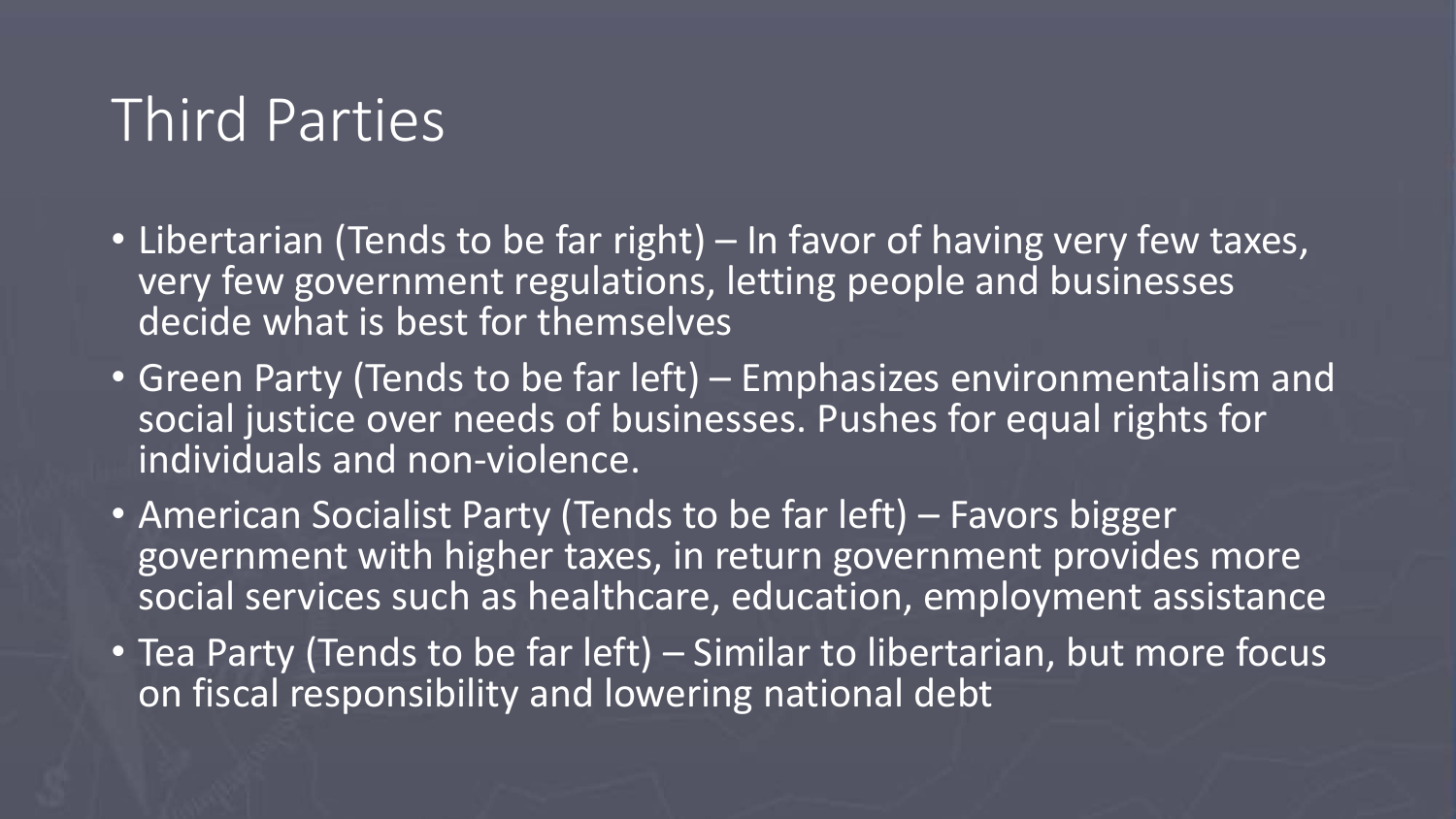# Non-Governmental Organizations (NGOs)

- NGOs focus on more specific issues and addressing specific problems
- Usually reduced pay due to reliance on public funding and donations.
	- Sometimes referred to as "non-profit organizations"
	- Workers accept conditions since it is a cause they believe in
	- Can play a large role in protecting environment and educating public



Protecting nature. Preserving life.™